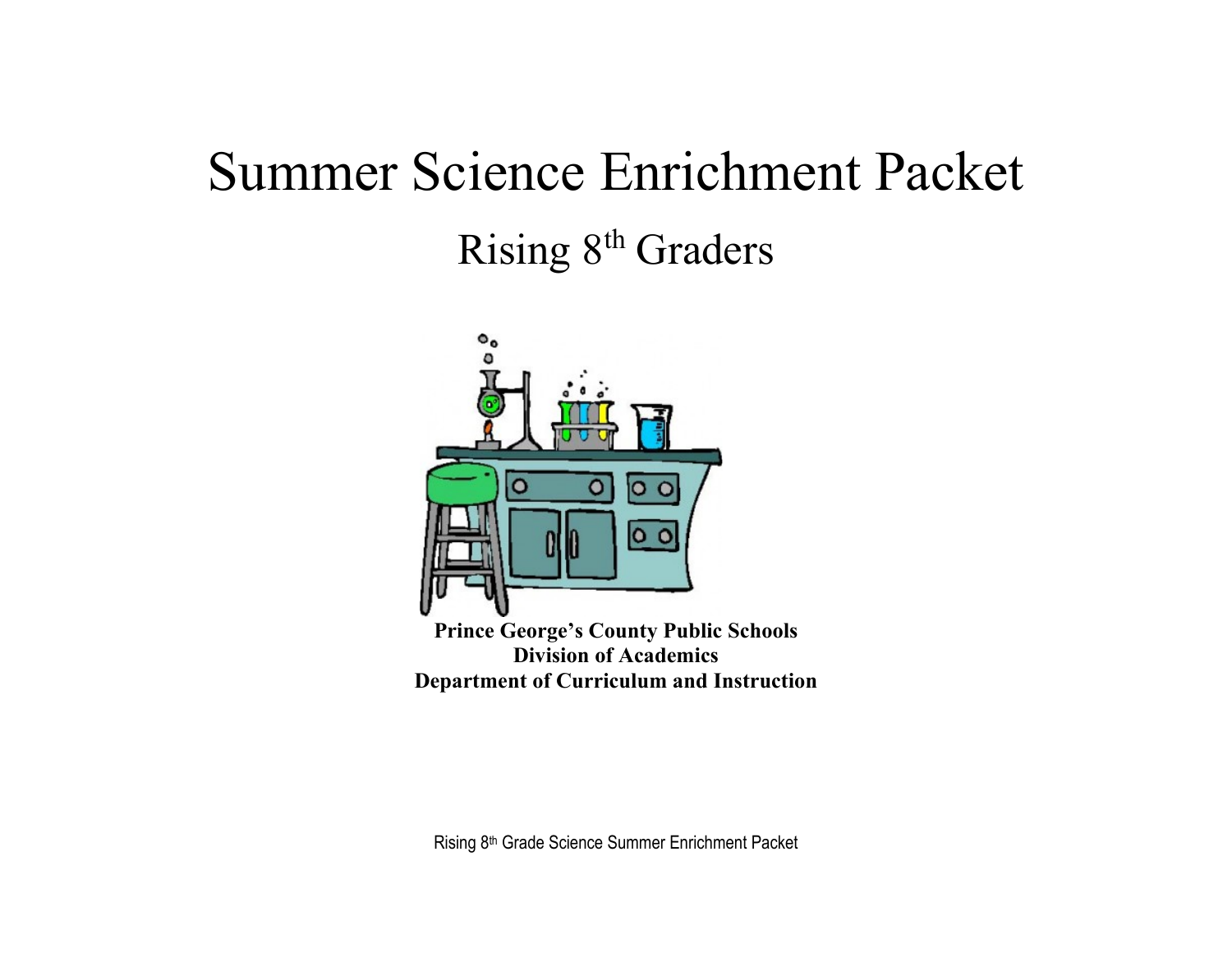#### **BOARD OF EDUCATION OF PRINCE GEORGE'S COUNTY, MARYLAND**

**Alvin Thornton**, Ph.D., *Chair* **Edward Burroughs III,** *Vice-Chair, District 8* **David Murray**, *District 1* **Joshua M. Thomas**, *District 2* **Pamela Boozer-Strother**, *District 3* **Bryan Swann**, *District 4* **Raaheela Ahmed,** *District 5* **Belinda Queen,** *District 6* **K. Alexander Wallace**, *District 7* **Sonya Williams**, *District 9* **Curtis Valentine, M.P.P.**, *Board Member* **Paul Monteiro***, Board Member* **Sandra D. Shephard***, Board Member* **Joshua Omolola**, *Student Board Member*

**Monica E. Goldson, Ed.D.**, *Secretary/Treasurer and Chief Executive Officer*

**Kara Libby, Ed.D.** *Chief Academic Officer*

**Judith J. White, Ed.D.** *Director, Curriculum and Instruction*

**Godfrey Rangasammy, Ed.D.** *Instructional Supervisor, Science K-12*

Rising 8th Grade Science Summer Enrichment Packet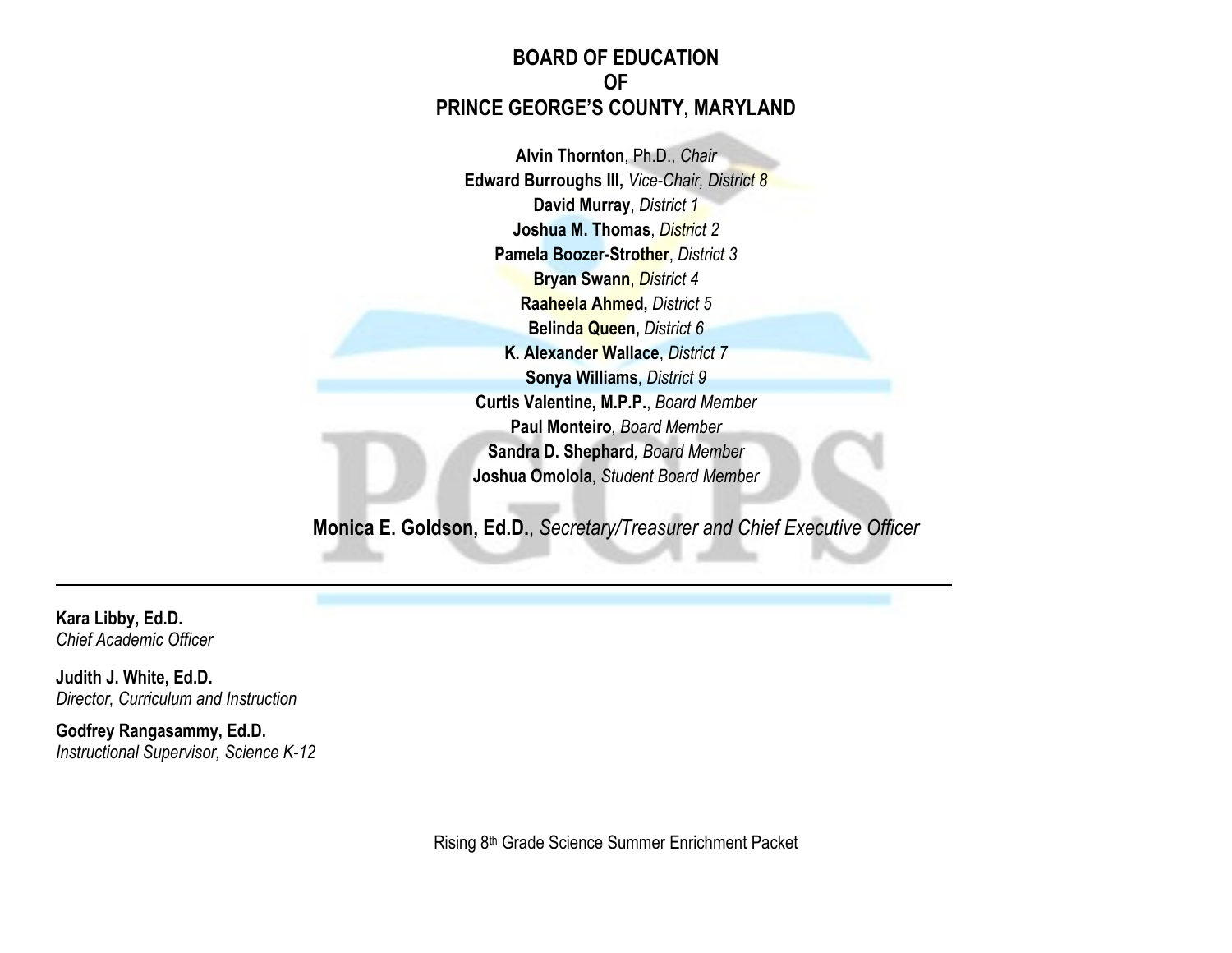### **Note to The Students and Parents/Guardians**

This calendar consists of daily activities to extend the learning beyond the school year. Be sure to keep track of your experiences in a science journal. (Suggested Journal: Wide-Ruled or College-Ruled Composition Book)

#### **Some practices that Rising 8th Grade students should understand include:**

- 1. Asking questions (for science) and defining problems (for engineering)
- 2. Developing and using models
- 3. Planning and carrying out investigations
- 4. Analyzing and interpreting data
- 5. Using mathematics and computational thinking
- 6. Constructing explanations (for science) and designing solutions (for engineering)
- 7. Engaging in argument from evidence
- 8. Obtaining, evaluating, and communicating information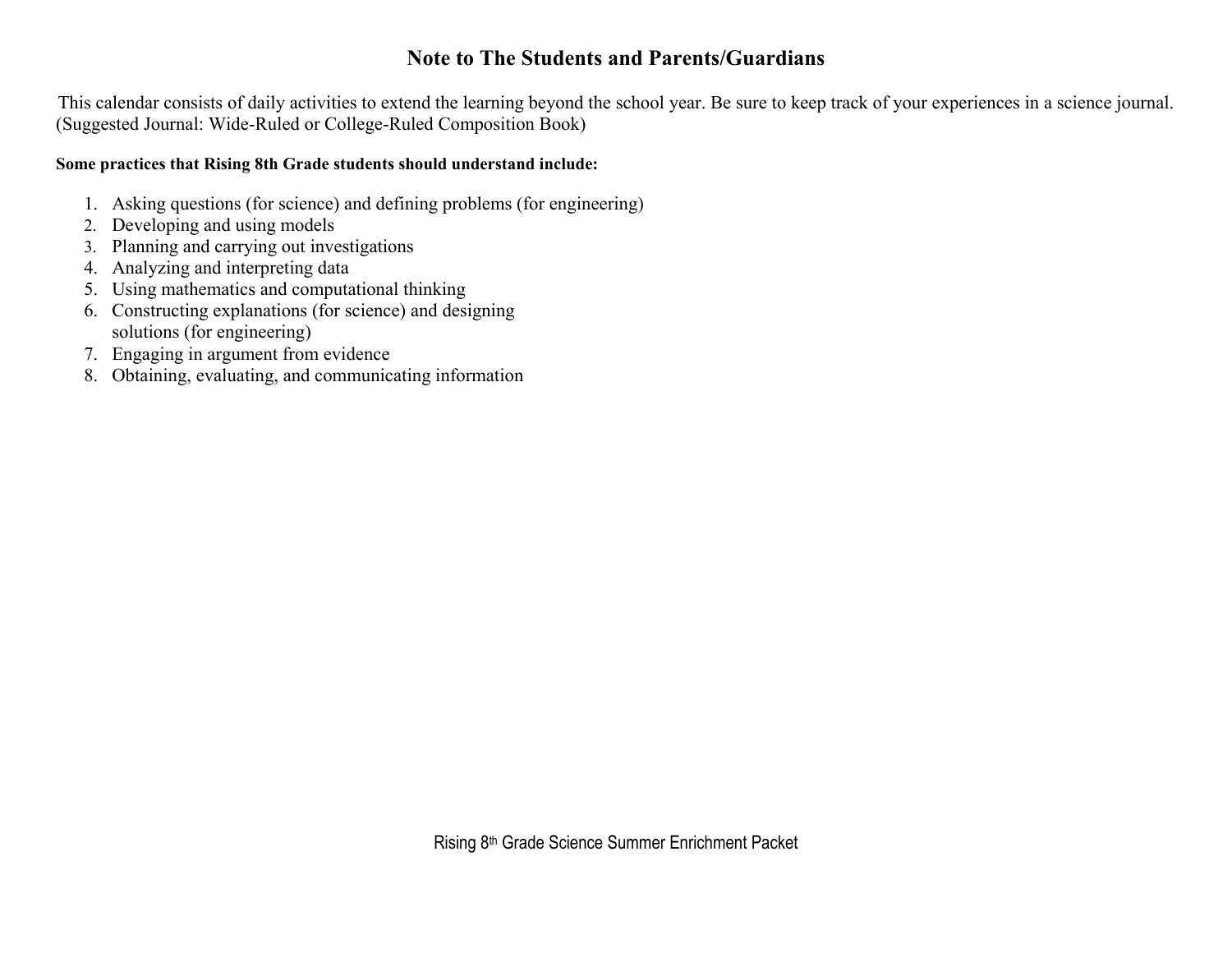**Activities** (Weeks: 1-4, Monday - Friday) **This month you will focus on the work of scientists and the importance of caring for our water sources.**

| Day 1                                                                                                                                                                                                                                                                                                                                                                                        | Day 2                                                                                                                                                                                                                                                                                                                                                                              | Day 3                                                                                                                                                                         |                                                                                                                                          |            |             | Day 4                                                                                                                                                                                                                                                                                                                                                                                             | Day 5                                                                                                                                                                                                                   |
|----------------------------------------------------------------------------------------------------------------------------------------------------------------------------------------------------------------------------------------------------------------------------------------------------------------------------------------------------------------------------------------------|------------------------------------------------------------------------------------------------------------------------------------------------------------------------------------------------------------------------------------------------------------------------------------------------------------------------------------------------------------------------------------|-------------------------------------------------------------------------------------------------------------------------------------------------------------------------------|------------------------------------------------------------------------------------------------------------------------------------------|------------|-------------|---------------------------------------------------------------------------------------------------------------------------------------------------------------------------------------------------------------------------------------------------------------------------------------------------------------------------------------------------------------------------------------------------|-------------------------------------------------------------------------------------------------------------------------------------------------------------------------------------------------------------------------|
| Write a scientific explanation<br>describing why it is important<br>for scientists to study our<br>world.                                                                                                                                                                                                                                                                                    | Journal Entry:<br>How do<br>scientists use<br>mathematics to<br>explain the<br>world around<br>them?                                                                                                                                                                                                                                                                               | <b>Length Conversion Table of Common</b><br><b>Units</b>                                                                                                                      |                                                                                                                                          |            |             | Scientists often take data that<br>they have collected in a data                                                                                                                                                                                                                                                                                                                                  | In a class of 28 students,<br>12 students take the bus<br>to school, 10 students                                                                                                                                        |
|                                                                                                                                                                                                                                                                                                                                                                                              |                                                                                                                                                                                                                                                                                                                                                                                    |                                                                                                                                                                               | mm                                                                                                                                       | cm         | m           | table format and convert the<br>data into a graph. Draw a model<br>of a sample bar graph and label<br>the features of the graph such as<br>the $-x$ and $-y$ axis, the title,<br>scale, legend/key, etc.                                                                                                                                                                                          | walk, and 6 students ride<br>their bicycles. In your<br>journal, create a bar graph<br>to display this data. Be<br>sure to refer to your<br>model from Day 4. After                                                     |
|                                                                                                                                                                                                                                                                                                                                                                                              |                                                                                                                                                                                                                                                                                                                                                                                    | 1 millimeter<br>(mm)                                                                                                                                                          | $\mathbf 1$                                                                                                                              | 0.1        | 0.001       |                                                                                                                                                                                                                                                                                                                                                                                                   |                                                                                                                                                                                                                         |
|                                                                                                                                                                                                                                                                                                                                                                                              |                                                                                                                                                                                                                                                                                                                                                                                    | centimeter<br>(cm)                                                                                                                                                            | 10                                                                                                                                       |            | 0.01        |                                                                                                                                                                                                                                                                                                                                                                                                   |                                                                                                                                                                                                                         |
|                                                                                                                                                                                                                                                                                                                                                                                              |                                                                                                                                                                                                                                                                                                                                                                                    | 1 meter $(m)$                                                                                                                                                                 | 1000                                                                                                                                     | 100        | $\mathbf 1$ |                                                                                                                                                                                                                                                                                                                                                                                                   | completing the graph for                                                                                                                                                                                                |
|                                                                                                                                                                                                                                                                                                                                                                                              |                                                                                                                                                                                                                                                                                                                                                                                    | 1 kilometer<br>(km)                                                                                                                                                           | 1000<br>000                                                                                                                              | 10000<br>0 | 1000        |                                                                                                                                                                                                                                                                                                                                                                                                   | Day 5, review the model<br>from Day 4. If any labels                                                                                                                                                                    |
|                                                                                                                                                                                                                                                                                                                                                                                              |                                                                                                                                                                                                                                                                                                                                                                                    | Use the table above to make the<br>following conversions in your journal:<br>$600$ millimeters =<br>meters<br>$0.35$ meters =<br>millimeters<br>kilometers<br>$1,050$ meters= |                                                                                                                                          |            |             |                                                                                                                                                                                                                                                                                                                                                                                                   | are missing, be sure to<br>update your model.                                                                                                                                                                           |
| Day 6                                                                                                                                                                                                                                                                                                                                                                                        | Day 7                                                                                                                                                                                                                                                                                                                                                                              |                                                                                                                                                                               | Day 8                                                                                                                                    |            |             | Day 9                                                                                                                                                                                                                                                                                                                                                                                             | Day 10                                                                                                                                                                                                                  |
| <b>Hydroponic Garden</b><br>Hydroponic gardens are<br>planned for future space<br>flights and as a way to grow<br>plants in cold climates.<br>After researching these<br>gardens, explain why<br>hydroponic gardens are a<br>good choice for each of these<br>situations. Then, identify two<br>more situations in which<br>hydroponic gardens would be<br>a good choice and explain<br>why. | In your journal, answer the<br>following questions about the<br>Water Cycle in complete<br>sentences. Include an<br>illustration.<br>Most of the water that<br>evaporates on the earth<br>comes from which<br>source?<br>What is the source of<br>$\bullet$<br>energy for the hydrologic<br>or water cycle?<br>How does the<br>$\bullet$<br>temperature impact the<br>water cycle? |                                                                                                                                                                               | Create a product label in<br>your journal for bottled<br>drinking water, explaining to<br>consumers why water is a<br>precious resource. |            |             | Using the formula,<br>Density= mass/volume,<br>calculate the density of the<br>following one liter samples of<br>ocean water:<br>Sample A has a mass of 1.01<br>kg<br>Sample B has a mass of 1.50<br>$\bullet$<br>kg.<br>Be sure to include units on the<br>answers.<br>Which sample would likely have<br>the higher salinity (concentration<br>of salt)? Explain your answer in<br>your journal. | Think about the water<br>that comes out the tap in<br>the kitchen or in the<br>bathroom. Is it freshwater<br>or saltwater? How do you<br>know?<br>Research the composition<br>of tap water and list the<br>ingredients. |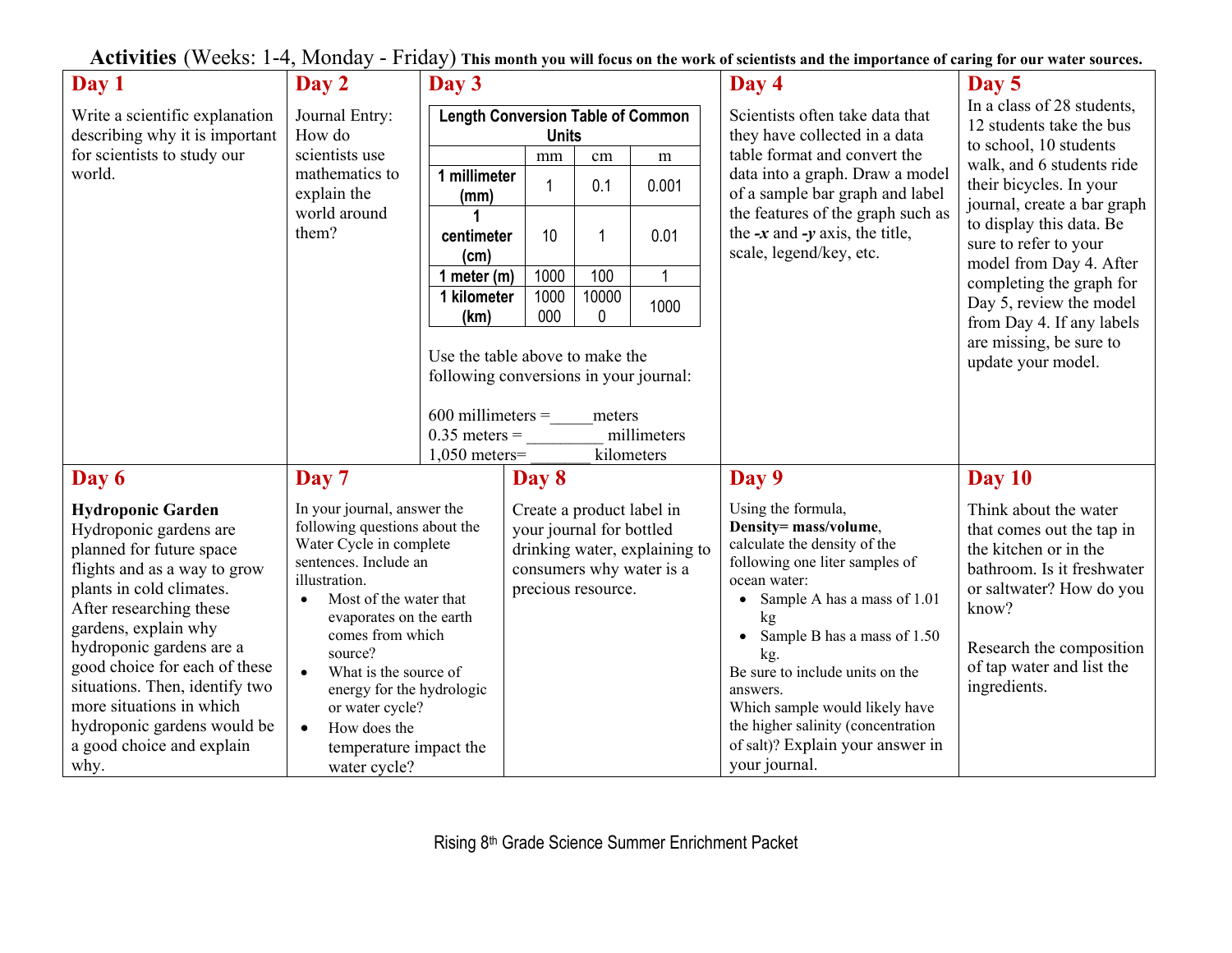| Day 11                                                                                                                                                                                                                                                                                                                                                                                                                                        | <b>Day 12</b>                                                                                                                             | <b>Day 13</b>                                                                                                                                                                                                                                                                                                          | Days 14 and 15                                                                                                                                                                                                                                                                                                                                                               |  |
|-----------------------------------------------------------------------------------------------------------------------------------------------------------------------------------------------------------------------------------------------------------------------------------------------------------------------------------------------------------------------------------------------------------------------------------------------|-------------------------------------------------------------------------------------------------------------------------------------------|------------------------------------------------------------------------------------------------------------------------------------------------------------------------------------------------------------------------------------------------------------------------------------------------------------------------|------------------------------------------------------------------------------------------------------------------------------------------------------------------------------------------------------------------------------------------------------------------------------------------------------------------------------------------------------------------------------|--|
| According to a research<br>study, the average shower<br>uses 9.5 liters of water per<br>minute. Use mathematics to<br>answer the questions below.<br>Be sure to show your work<br>and include units in your<br>responses.<br>1) How much water is used in<br>a seven-minute shower?<br>2) How much water would be<br>saved per day if a person took<br>a five-minute shower instead<br>of an eight-minute shower<br>and showered twice a day? | The concentration of iron in<br>a water sample is 500 parts<br>per million. Write this<br>concentration as a fraction in<br>your journal. | View the simulation at the<br>site below. Write a scientific<br>explanation to explain how<br>the lake changes as the water<br>flowing into the lake<br>increases. Include how the<br>changes may impact the<br>organisms that live in the<br>lake ecosystem.<br>http://learn.genetics.utah.edu<br>/content/gsl/water/ | People have different thoughts about the importance of<br>conserving water. Make a list of at least four questions that<br>you could ask someone about their thoughts related to water<br>and water conservation. Interview at least two people and<br>record their responses to the questions.<br>How are their thoughts similar? Different? Did you learn<br>anything new? |  |
| <b>Days 16 and 17</b>                                                                                                                                                                                                                                                                                                                                                                                                                         |                                                                                                                                           | <b>Day 18</b>                                                                                                                                                                                                                                                                                                          | Days 19 and 20                                                                                                                                                                                                                                                                                                                                                               |  |
| <b>News Report:</b><br>Something strange has happened to the local pond.<br>It is covered with green scum and dead fish are floating on<br>the surface. Write a news report explaining to the public what<br>has happened. Remember to use your journal. Draw and label<br>a diagram of this pond for your report.<br>Use the link provided to gain background information:<br>http://healthvermont.gov/enviro/bg algae/bgalgae fact.aspx.    |                                                                                                                                           | Water is an important<br>resource for all life. Explain<br>how water is used by living<br>organisms.                                                                                                                                                                                                                   | Saving water is more important than ever. Create a poster<br>explaining why saving water is essential to the environment.<br>Use items around your home to design your poster. Share<br>your findings with others.                                                                                                                                                           |  |